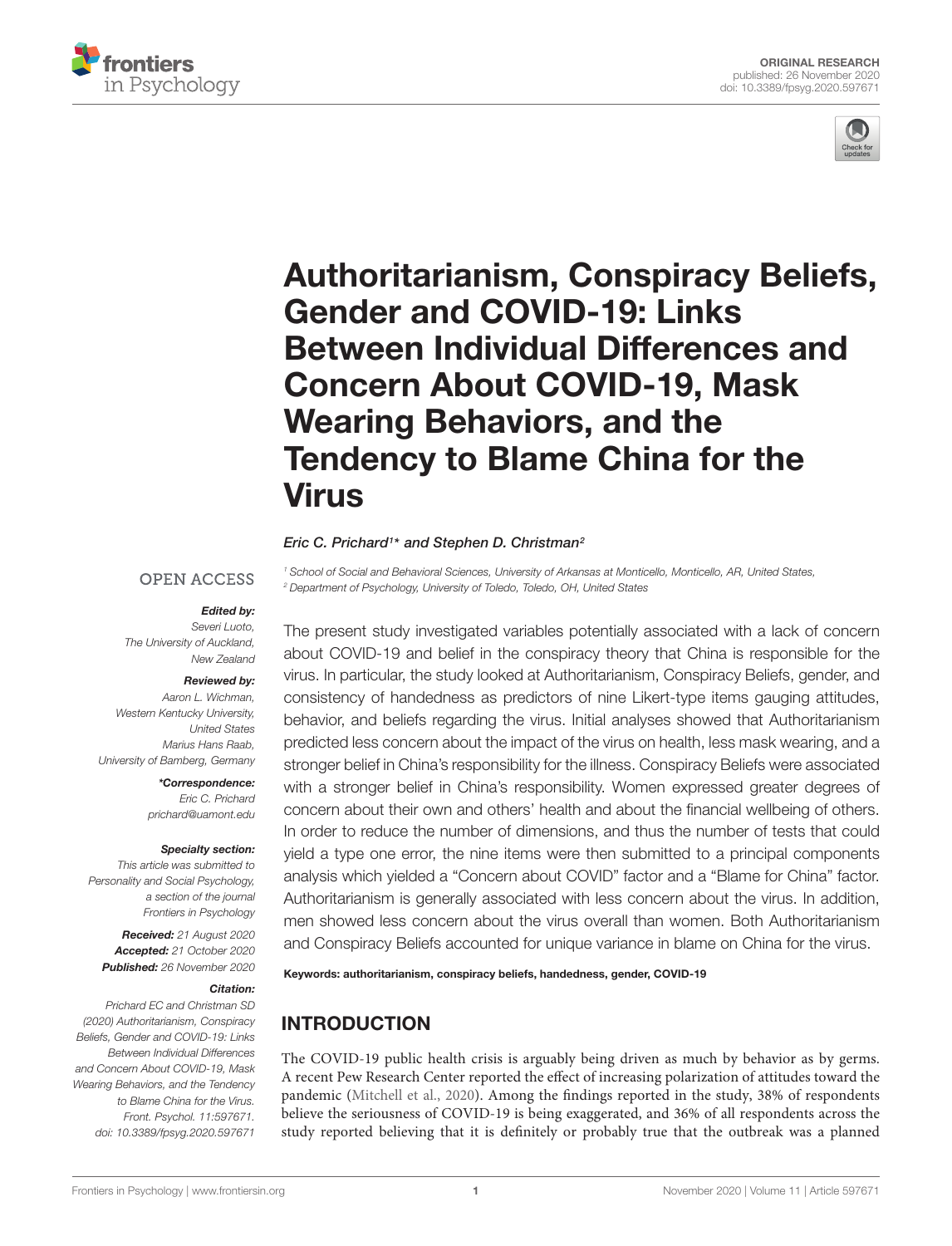conspiracy. In addition, [Mitchell et al.](#page-6-0) [\(2020\)](#page-6-0) reported that Americans who rely on Trump and Republican-leaning media outlets for news about the outbreak were more likely to believe the disease is exaggerated, and people who get a lot of their news from social media were more likely to believe that the outbreak was a planned conspiracy.

The last finding is alarming in light of evidence that social media bots are actively being used to spread misinformation about the virus [\(Ferrara,](#page-6-1) [2020\)](#page-6-1). Recent investigative journalism has revealed how the collection of social media data can be effectively used by political organizations to target propaganda to specific audiences based on personality and behavioral data collected online [\(Cadwalladr and Graham-Harrison,](#page-6-2) [2018\)](#page-6-2). Public knowledge about the type of personality variables that can be targeted may give individual citizens and public policy makers some means of defending themselves against this kind of manipulation. Forewarned is forearmed. Psychological scientists could play an important role in understanding which personality factors contribute to negative health behaviors during the outbreak. If policy makers are going to craft effective messages that encourage people to wear masks and take virus science seriously, they must have an idea of which personality types are more susceptible to ignoring the recommendations of experts and believing in conspiracies.

The present paper focuses on two personality variables and two individual variables that the authors suspect may be related to how seriously people respond to the virus threat. The first is Authoritarianism. Evidence shows that Trump support is associated with Authoritarianism [\(Choma](#page-6-3) [and Hanoch,](#page-6-3) [2017\)](#page-6-3), and the Pew Study showed that, among Americans, Trump supporters were more likely to doubt virus science [\(Mitchell et al.,](#page-6-0) [2020\)](#page-6-0). This raises the possibility that Authoritarianism may be one of the personality traits targeted by the bots investigated by [Ferrara](#page-6-1) [\(2020\)](#page-6-1). Another potential personality variable of interest is the tendency to endorse Conspiracy Beliefs, a trait that can now be measured using instruments such as that created by [Brotherton et al.](#page-6-4) [\(2013\)](#page-6-4). As the Pew Study showed, over a third of Americans believe that the virus was planned. It only takes a small number of people who doubt virus science in order to make containment difficult.

The first individual variable investigated in this paper is consistency of handedness. Consistency of handedness has been linked to a number of variables related to gullibility, such as magical ideation and paranormal beliefs [\(Barnett and Corballis,](#page-6-5) [2002;](#page-6-5) [Prichard and Christman,](#page-6-6) [2016\)](#page-6-6). Consistency of handedness has also been linked to Authoritarianism [\(Christman,](#page-6-7) [2014;](#page-6-7) [Lyle](#page-6-8) [and Grillo,](#page-6-8) [2020\)](#page-6-8). Interestingly, it is difficult to predict in which direction handedness might be related to disregard for COVID-19 science. Magical ideation and paranormal beliefs have been linked to inconsistent handedness and left handedness [\(Barnett](#page-6-5) [and Corballis,](#page-6-5) [2002;](#page-6-5) [Prichard and Christman,](#page-6-6) [2016\)](#page-6-6). If consistent handers show less regard for virus science, then it is possible that this relationship is mediated by Authoritarianism. If inconsistent handers show less regard for virus science, then it might be related to gullibility and the tendency to believe conspiracy theories. If there is no handedness effect, these two competing handedness

effects may cancel each other out and result in handedness not being of use in predicting COVID-19-specific behavior.

Finally, we included gender as a variable. There is already evidence that men are less likely than women to wear masks [\(Capraro and Barcelo,](#page-6-9) [2020\)](#page-6-9), which is notable given evidence that males are more likely to die from COVID-19 than females [\(Jin et al.,](#page-6-10) [2020\)](#page-6-10). It is worth investigating whether there are other gender differences in behavior and attitudes toward COVID-19.

The present study is empirical and exploratory. It focuses on these four predictors and nine statements regarding attitudes and behaviors related to COVID-19. The first approach was to simply look at the raw correlations between predictors and attitudes and behaviors to the virus. The second approach was to perform an exploratory factor analysis on the items and reduce the total number of factors investigated. This was done in order to reduce the number of tests performed and get an idea of the total contribution of each predictor to the variance in COVID-19-related attitudes and behaviors.

## METHODS AND PARTICIPANTS

## **Participants**

Participants were 200 MTurk ( $M_{\text{Age}} = 41.58$ ) workers recruited using Amazon MTurk service. Although not a purely representative sample, evidence shows that MTurk can be a reliable source of data when used appropriately [\(Buhrmester](#page-6-11) [et al.,](#page-6-11) [2011\)](#page-6-11). It also has the advantage of providing a sample that differs from traditional university students. Participants are referred to as workers because they are paid on per survey basis to participate in research. Ninety-one participants were women and 109 were men. Using MTurk's screening options, we required that all participants report being U.S. High School graduates. This was done to ensure a basic level of English literacy and in part to increase the proportion of participants who are aware of American politics. While political orientation was not measured, Americans have shown a unique link between party affiliation and belief in the seriousness of COVID-19 [\(Mitchell et al.,](#page-6-0) [2020\)](#page-6-0). Furthermore, Authoritarianism has been associated with support for Donald Trump [\(Choma and Hanoch,](#page-6-3) [2017\)](#page-6-3). Thus, among a sample of participants who have an awareness of American politics, we would expect a link between Authoritarianism and a lack of concern about COVID-19. As a secondary screening process, we looked at the reported state of residence for each respondent. Of the participants, 189 reported currently residing in the United States and 11 reported residing in a foreign country. These 11 participants were excluded.

## Procedure

Participants were recruited using MTurk. Participants saw a study titled "Attitudes, Personality, and COVID-19." The description of the study included a statement saying that the study had been approved by an institutional review board and that by clicking on the link, participants agreed to take on any risks associated with the study. Participants then saw a series of instruments presented through Google Forms. Participants completed all instruments in the same order, which is detailed in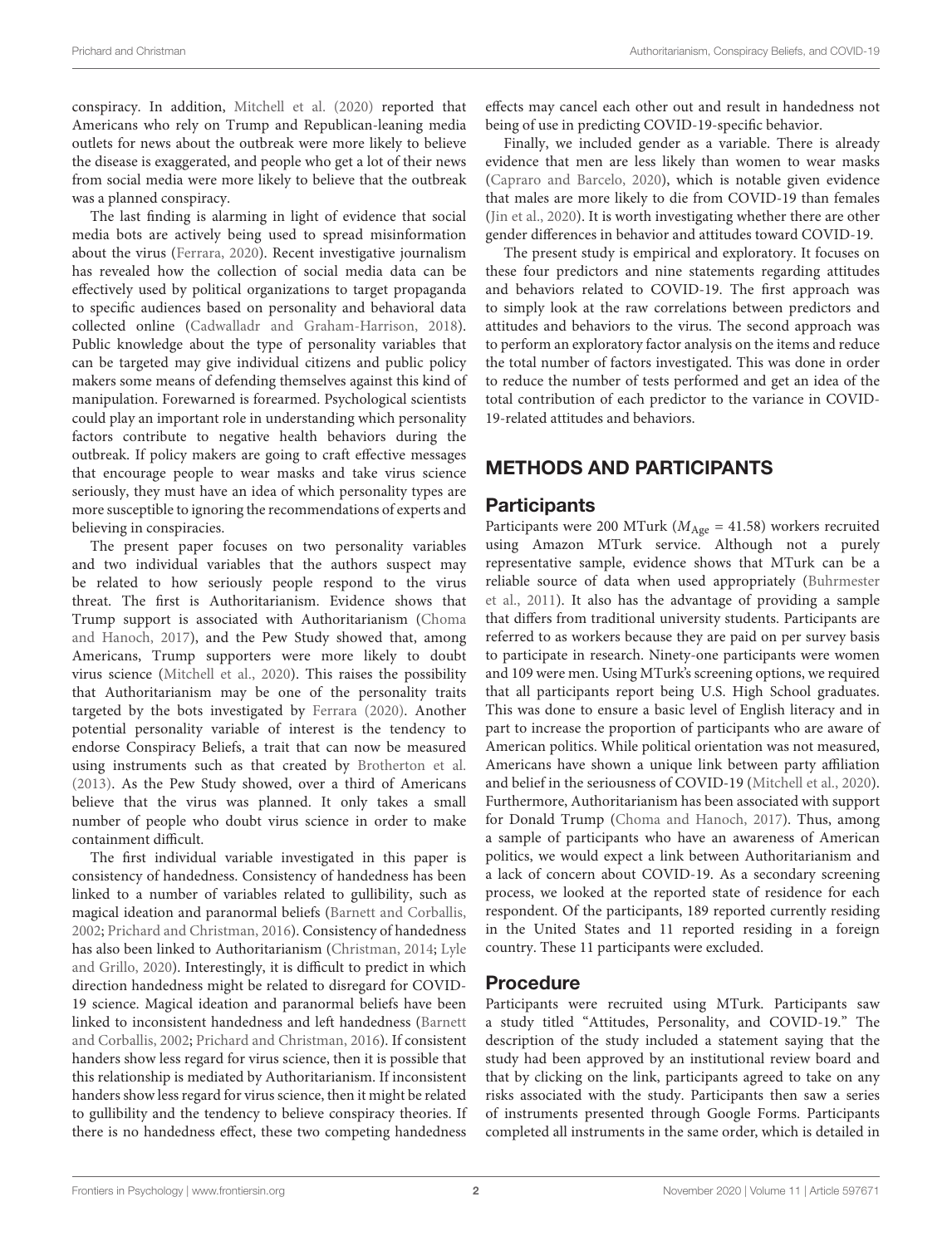the instrument section below. Google Forms allows researchers to make questions required. As a result, we had no missing data. The instruments detailed below were the only ones administered. Upon completion of the survey, participants received a "hit code," which was a number they were instructed to copy and paste into a field provided on the MTurk webpage. This code was used as verification that the study had been completed. Participants were paid \$1 within 72 h of completing the study.

#### **Instruments**

Dependent variables. The dependent measures were created by the authors. After asking participants to report their age, U.S. state of residence, and gender, participants were presented with a series of nine questions broken up into two sections. The first section was titled "Concern About COVID-19" and consisted of five items. There first four items were:

- "How worried and concerned are you about your personal health?"
- "How worried and concerned are you about your financial situation?"
- "How worried and concerned are you about the personal health of your fellow citizens?"
- "How worried and concerned are you about the financial situation of your fellow citizens?"

These items were scored on a seven-point scale from 1 (Not at all concerned) to 7 (Very concerned). The fifth item was "How often do you wear a mask when going out in public?" This item was scored on a seven-point scale from 1 (Always) to 7 (Never). Before analysis, this item was reverse scored.

The second section was titled "Expert Response to COVID-19." It consisted of the following three items:

- "It is important to listen to and heed the advice given by experts and scientists."
- "It is important to listen to and heed the advice given by politicians and public figures."
- "China is directly responsible for the infection rates and death toll in the United States."

These items were scored on a seven-point scale from 1 (Strongly Disagree) to 7 (Strongly Agree). For the initial analysis, all DVs were treated separately. Later, in order to reduce the number of tests, exploratory factor analysis reduced the dimensions from seven to two. This process will be discussed in the analysis and results section.

Conspiracy beliefs. The Generic Conspiracist Belief Scale [\(Brotherton et al.,](#page-6-4) [2013\)](#page-6-4) is a fifteen-item scale which measures degree of belief in conspiracies, which the authors define believing in conspiracies when more prosaic explanations are more likely. Example items include: "The government is involved in the murder of innocent citizens and/or well-known public figures, and keeps this a secret," "Secret organizations communicate with extraterrestrials, but keep this fact from the public," and "Technology with mind-control capacities is used on people without their knowledge." The scales consist of 5 point Likert-type items (1-"definitely not true," 2-"probably not true," 3—"not sure/cannot decide," 4—"probably true," and 5—"definitely true"). For the purposes of making the items more continuous, we changed the five-point scale into a seven-point scale anchored from 1 (Strongly Disagree) to 7 (Strongly Agree). The questions remained the same.

Authoritarianism. Participants were given a ten-item scale intended to assess Authoritarianism. The first part of the scale consisted of the 7-item Authoritarianism subscale of the short version of the Right-Wing Authoritarianism Scale [\(Rattazzi](#page-6-12) [et al.,](#page-6-12) [2007\)](#page-6-12). The scale consists of items believed to measure the construct of political Authoritarianism (e.g., "Our country desperately needs a mighty leader who will do what has to be done to destroy the radical new ways and sinfulness that are ruining us"). The scale consisted of six-point response scale: Strongly Disagree, Disagree Somewhat, Slightly Disagree, Slightly Agree, Agree Somewhat, Strongly Agree. In the presentation, we made a slight modification. We presented the items as 7 point item anchored from 1 (Strongly Agree) to 7 (Strongly Disagree). In other words, we added an extra level and reversed the polarity of the anchors. In addition to the 7-items they suggested for their Authoritarianism and Submission Subscale (Chronbach's coefficient  $= 0.72$ ) we also included the last three Authoritarianism and submission items listed in the appendix. These items were "The only way our country can get through the crisis ahead is to get back to our traditional values, put some tough leader in power, and silence the troublemakers spreading bad ideas," "Once our government leaders give us the 'go ahead', it will be the duty of every patriotic citizen to help stomp out the rot that is poisoning our country from within," and "What our country really needs is a strong, determined leader who will crush evil, and take us back to our true path." Once the scale was completed, we reverse scored the items so that a higher score indicated greater Authoritarianism.

Handedness. In order to measure handedness, we used the modified version of the Edinburgh Handedness Inventory [\(Oldfield,](#page-6-13) [1971\)](#page-6-13) which was factor analyzed by [Christman et al.](#page-6-14) [\(2015\)](#page-6-14). It is a 10-item scale which asks participants which hand they prefer, and how strongly they prefer it, for each one of 10 tasks. There are five response options: "Always Right," "Usually Right," "No Preference," "Usually Left," and "Always Left." During scoring, "Always Right" and "Always Left" are assigned scores of  $+10$  and  $-10$  respectively. "Usually Right" and "Usually Left" are assigned scores of +5 and −5. No preference is assigned a score of zero. Participants can be divided into "Consistent" and "Inconsistent" groups by summing each person's score, taking the absolute value of the summed scores, and dividing participants via the median split method. Alternatively, the absolute value of the summed scores, which may range from 0 to 100, can also serve as a continuous measure of consistency of handedness. A score of zero is ambidexterity. A score of 100 is a strong preference for one's dominant hand. For the analyses below, we used consistency of handedness as a continuous variable.

In **[Table 1](#page-3-0)**, we list descriptive statistics for all of the variables as well as Cronbach's alpha for each independent variable. Where a measure of reliability is not applicable, because the variable is a one-item scale, the table says N/A under "Cronbach's alpha."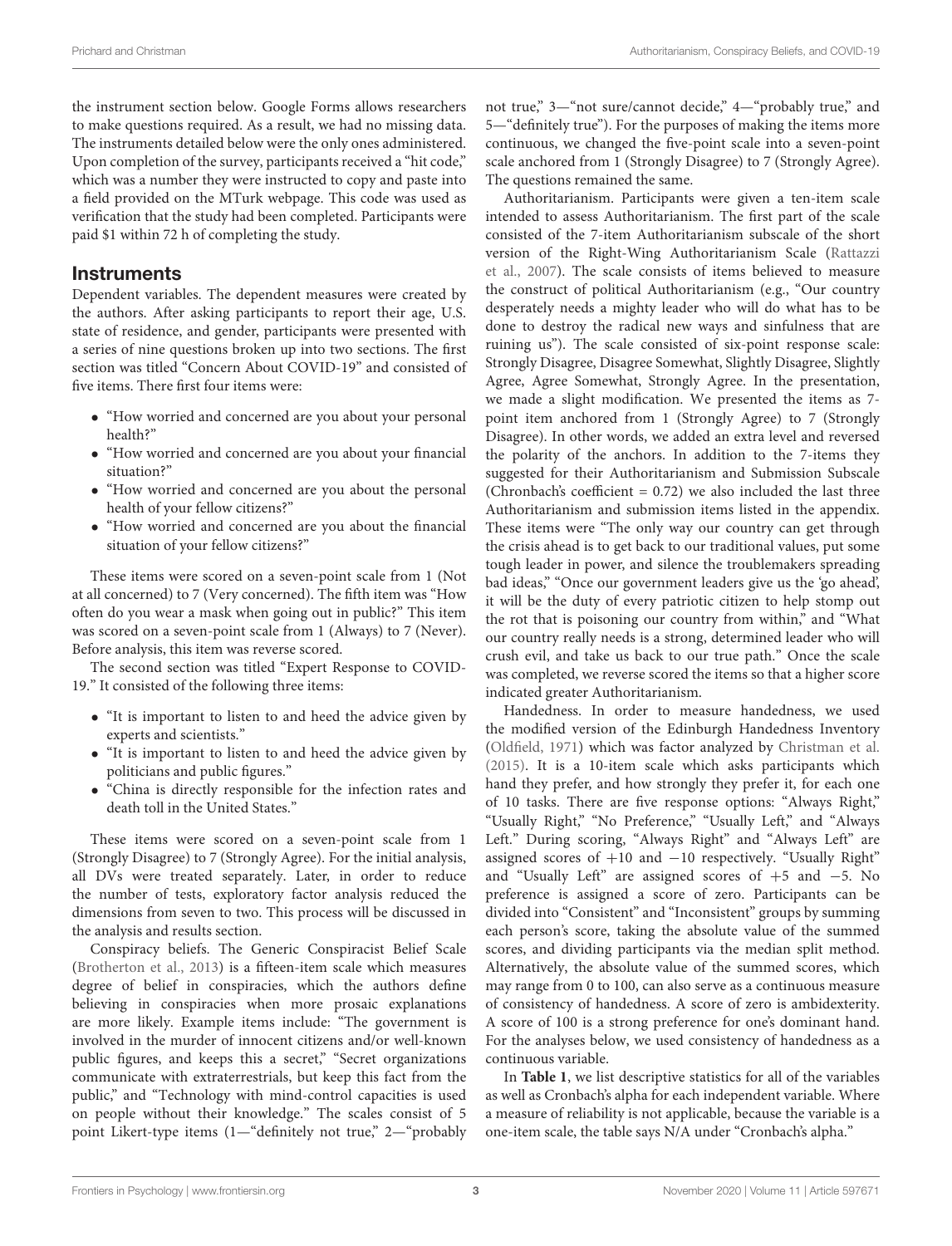<span id="page-3-0"></span>

| Variable                                                                                       | Mean  | <b>SD</b> | Cronbach's alpha |
|------------------------------------------------------------------------------------------------|-------|-----------|------------------|
| Consistency of handedness                                                                      | 80.83 | 11.17     | 0.964            |
| Authoritarianism                                                                               | 31.6  | 20.17     | 0.976            |
| Conspiracy beliefs                                                                             | 44.53 | 23.34     | 0.96             |
| How worried and concerned are you about<br>your personal health?                               | 4.45  | 1.84      | N/A              |
| How worried and concerned are you about<br>your financial situation?                           | 4.26  | 1.86      | N/A              |
| How worried and concerned are you about<br>the personal health of your fellow citizens?        | 4.90  | 1.63      | N/A              |
| How worried and concerned are you about<br>the financial situation of your fellow citizens?    | 4.82  | 1.60      | N/A              |
| How often do you wear a mask when going<br>out in public?                                      | 5.19  | 2.08      | N/A              |
| It is important to listen to and heed the<br>advice given by experts and scientists            | 6.12  | 1.25      | N/A              |
| It is important to listen to and heed the<br>advice given by politicians and public<br>figures | 3.98  | 1.66      | N/A              |
| China is directly responsible for the infection<br>rates and death toll in the United States   | 3.33  | 2.10      | N/A              |

## ANALYSIS AND RESULTS

## Factor Reduction and Raw Correlations

The four predictor variables of interest were Conspiracy Beliefs, Authoritarianism, Handedness, and Gender. The first part of the analysis investigated the raw correlations between the predictor variables and the dependent variables. Because the research was exploratory, we did not correct for family-wise error initially. However, after investigating the raw correlation coefficients, we factor analyzed the nine dependent variables and reduced the number of dimensions from nine to two. We also included two of our predictor variables in a set of two regression models. This reduced the number of comparisons to two. Conclusions take both sets of analyses into consideration.

**[Tables 2](#page-3-1)**, **[3](#page-4-0)** show correlations between predictors and the outcome variables. **[Table 2](#page-3-1)** shows correlations between the first three predictor variables and the items from the "Concern About COVID-19" section of the survey. Authoritarianism was significantly negatively associated with concern for others' health and with self-reported frequency of wearing a mask at the 0.01

level. Authoritarianism was negatively associated with concern for one's personal health at the 0.05 level. Conspiracy Beliefs were positively associated with concern with one's personal health at the 0.05 level. During coding, women were given a score of one and men were given a score of two. A negative correlation coefficient means that women show a trait to a greater degree. Women expressed a greater degree of concern about personal health, a greater degree of concern about the health of fellow citizens, a greater degree of concern about the financial well-being of other citizens.

**[Table 3](#page-4-0)** shows correlations between the predictors and items under the "Expert Response to COVID-19" section. Authoritarianism was negatively associated with the belief that it is important to listen to scientists and experts during the crisis, and positively associated with the belief that China is responsible for the outbreak. Conspiracy beliefs showed the same pattern, albeit the correlations were only significant at the 0.05 level. Handedness showed no positive associations with any of the dependent variables. None of the first three predictor variables were correlated in this dataset. Handedness and gender were modestly related, with women reporting a slight tendency toward more consistent handedness,  $r = 0.144$ ,  $p = 0.042$ .

The general pattern from the correlation matrix suggests that people with more authoritarian tendencies are less concerned about the virus's impact on their and others' health, are less inclined to wear masks, are less inclined to listen to experts, and are more likely to believe China is directly responsible for the virus. People high in Conspiracy Beliefs are more inclined to be concerned about their own health, but also express less trust in experts and greater beliefs in Chinese responsibility for the virus. Women seemed to be more concerned about the impact of the virus on themselves and others, but did not report a greater likelihood of wearing a mask. However, we did nothing to correct for family-wise error rates. In order to reduce the number of comparisons, we engaged in a two-step process. The first step was to perform a principal components analysis of the nine items using SPSS version 25. The analysis offered three dimensions with eigenvalues of greater than one, however, we initially accepted a two-factor solution that clustered the nine items into two dimensions. The reason we accepted the two-factor solution is that the third factor consisted of one item, concern about one's personal financial situation, which also loaded onto factor one. As will be shown below, when this item

<span id="page-3-1"></span>

|               | How worried and<br>concerned are you about<br>your personal health? | How worried and<br>concerned are you about<br>your financial situation? | How worried and<br>concerned are you about<br>the personal health of<br>your fellow citizens? | How worried and<br>concerned are you about<br>the financial situation of<br>your fellow citizens? | How often do you wear a<br>mask when going out in<br>public? |
|---------------|---------------------------------------------------------------------|-------------------------------------------------------------------------|-----------------------------------------------------------------------------------------------|---------------------------------------------------------------------------------------------------|--------------------------------------------------------------|
| Authoritarian | $-0.177*$                                                           | 0.025                                                                   | $-0.227**$                                                                                    | $-0.113$                                                                                          | $-0.228**$                                                   |
| AbsHand       | 0.019                                                               | $-0.025$                                                                | $-0.012$                                                                                      | 0.041                                                                                             | 0.061                                                        |
| Conspiracy    | $0.162*$                                                            | 0.091                                                                   | $-0.032$                                                                                      | $-0.002$                                                                                          | $-0.13$                                                      |
| Gender        | $-0.156*$                                                           | 0.001                                                                   | $-0.155*$                                                                                     | $-0.150*$                                                                                         | $-0.73$                                                      |

\*\*Correlation is significant at the 0.01 level (2-tailed).

\*Correlation is significant at the 0.05 level (2-tailed).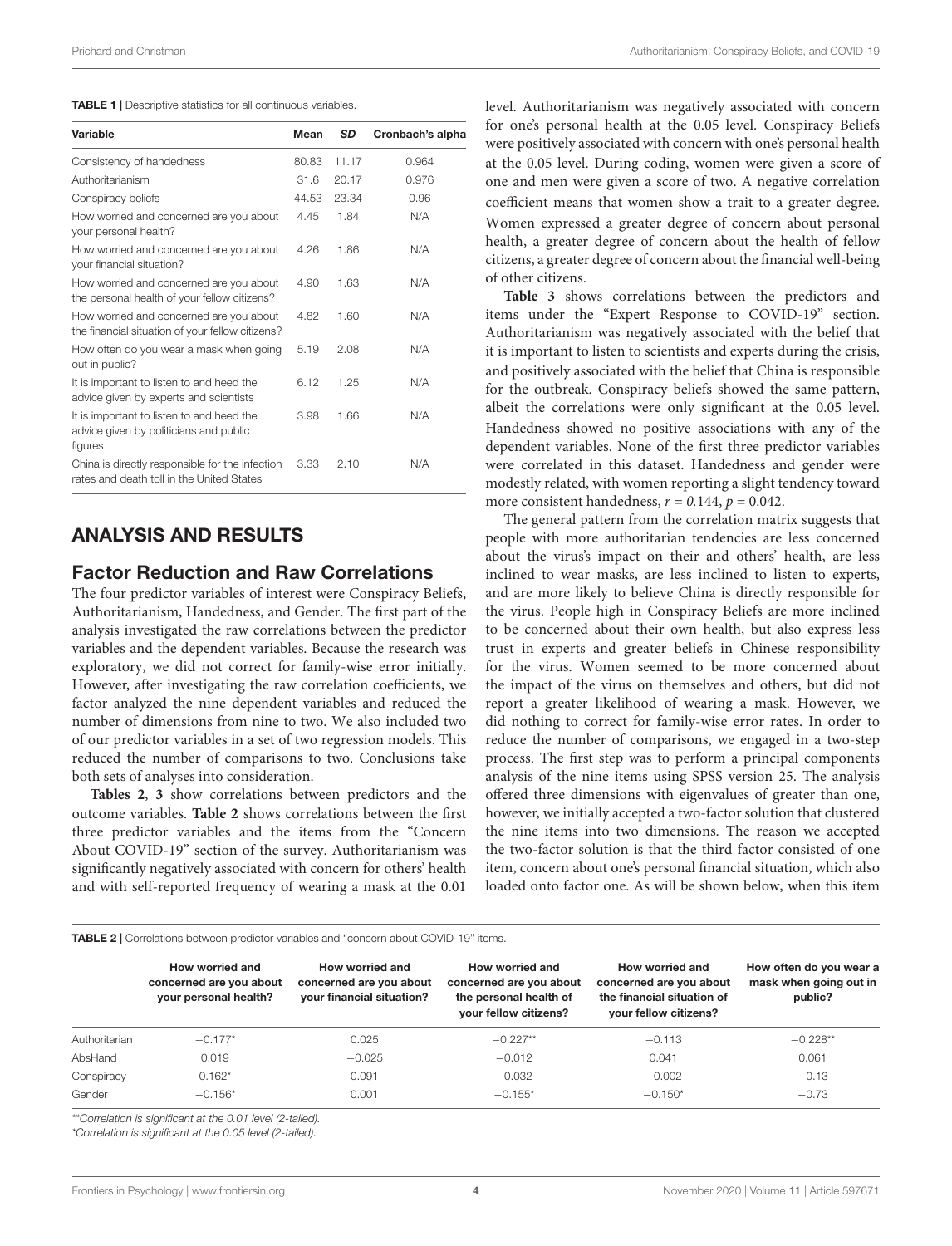<span id="page-4-0"></span>

|               | It is important to listen to<br>and heed the advice given<br>by experts and scientists. | It is important to listen to and<br>heed the advice given by<br>politicians and public figures. | China is directly responsible for<br>the infection rates and death<br>toll in the United States. |
|---------------|-----------------------------------------------------------------------------------------|-------------------------------------------------------------------------------------------------|--------------------------------------------------------------------------------------------------|
| Authoritarian | $-0.261**$                                                                              | 0.044                                                                                           | $0.349**$                                                                                        |
| AbsHand       | 0.062                                                                                   | 0.03                                                                                            | $-0.045$                                                                                         |
| Conspiracy    | $-0.179*$                                                                               | $-0.075$                                                                                        | $0.282**$                                                                                        |
| Gender        | $-0.85$                                                                                 | $-0.002$                                                                                        | 0.003                                                                                            |

\*\*Correlation is significant at the 0.01 level (2-tailed).

\*Correlation is significant at the 0.05 level (2-tailed).

is included in factor one, it gives factor one sufficient internal reliability, which is to say a Chronbach's alpha of greater than 0.70. For that reason, the item was included in factor one. The factor matrix is shown in **[Table 4](#page-4-1)**. The first factor consists of the items "How worried and concerned are you about your personal health," "How worried and concerned are you about your financial situation," "How worried and concerned are you about the personal health of your fellow citizens," "How worried and concerned are you about the financial situation of your fellow citizens," "How often do you wear a mask when going out in public," and "It is important to listen to and heed the advice given by experts and scientists." A reliability check showed that Cronbach's alpha = 0.73. This factor was called "Concern about COVID-19." The second factor consisted of the items "It is important to heed and listen to the advice given by politicians and public figures" and "China is directly responsible for the infection rates and death toll in the United States." However, a reliability check indicated that Cronbach's alpha = 0.326, an unacceptable level of reliability. Upon investigation of the initial correlation matrix, we found that blame for China, but not trust of public figures, was related to both Authoritarianism and Conspiracy Beliefs. For that reason, we dropped the item "It is important to heed and listen to the advice given by politicians and public figures" and chose "Blame for China" as factor two.

#### Regression Models

Once we reduced our dependent variables to two factors, we ran two regression models. Each model included Authoritarianism, Conspiracy Beliefs, and gender as predictors. Since the initial correlation matrix found no effect of handedness, it was left out of the final two models. **[Table 5](#page-4-2)** shows both regression models. For the first model, the "Concern about COVID-19" factor is the outcome variable. The overall model is significant. Authoritarianism had a significant negative relationship with concern. The more authoritarian attitudes that were endorsed, the less concerned participants were about COVID-19. Gender was also related to concern. Women showed more concern than men. Because both Gender and Authoritarianism were related to concern, we added the interaction term between Gender and Authoritarianism as part of a second step. The interaction term explained little additional variance and did not improve model fit.

The second model, also displayed in **[Table 5](#page-4-2)**, used blame of China for COVID-19 as the dependent variable. The overall model was significant. Furthermore, both Authoritarianism and Conspiracy Beliefs uniquely predicted the tendency to give China more blame for the illness. Because both Conspiracy Beliefs and Authoritarianism were related to blame for China, we added the interaction term between Conspiracy Beliefs and Authoritarianism as part of a second step. The interaction term explained little additional variance and did not improve model fit.

#### <span id="page-4-1"></span>TABLE 4 | Factor loading matrix.

|                                                                                              | 1        | $\mathbf{2}$ |  |
|----------------------------------------------------------------------------------------------|----------|--------------|--|
| How worried and concerned are you about<br>your personal health?                             | 0.724    | 0.233        |  |
| How worried and concerned are you about<br>your financial situation?                         | 0.402    | 0.261        |  |
| How worried and concerned are you about the<br>personal health of your fellow citizens?      | 0.853    | 0.000        |  |
| How worried and concerned are you about the<br>financial situation of your fellow citizens?  | 0.563    | $-0.072$     |  |
| How often do you wear a mask when going out<br>in public?                                    | 0.615    | $-0.289$     |  |
| It is important to listen to and heed the advice<br>given by experts and scientists          | 0.760    | $-0.116$     |  |
| It is important to listen to and heed the advice<br>given by politicians and public figures  | 0.352    | 0.619        |  |
| China is directly responsible for the infection<br>rates and death toll in the United States | $-0.229$ | 0.812        |  |

Extraction method: principal component analysis.

<span id="page-4-2"></span>

| <b>TABLE 5</b>   Regression models. |
|-------------------------------------|
|                                     |

|                                           | R     | $R^2$ | b        | <b>SE</b> | β                       | Τ        | р         |
|-------------------------------------------|-------|-------|----------|-----------|-------------------------|----------|-----------|
| DV one: concern<br>about COVID-19         | 0.287 | 0.082 |          |           |                         |          | 0.001     |
| Authoritarianism                          |       |       | $-0.079$ | 0.023     | $-0.241$                | $-3.516$ | 0.001     |
| Conspiracy belief                         |       |       | 0.007    | 0.020     | 0.025                   | 0.360    | 0.719     |
| Gender                                    |       |       | $-2.009$ |           | $0.915 - 0.152 - 2.196$ |          | 0.029     |
| DV two: blame on<br>China for<br>COVID-19 | 0.455 | 0.207 |          |           |                         |          | < 0.001   |
| Authoritarianism                          |       |       | 0.029    | 0.007     | 0.277                   | 4.325    | $<$ 0.001 |
| Conspiracy belief                         |       |       | 0.031    | 0.006     | 0.347                   | 5.423    | < 0.001   |
| Gender                                    |       |       | 0.141    | 0.270     | 0.033                   | 0.524    | 0.601     |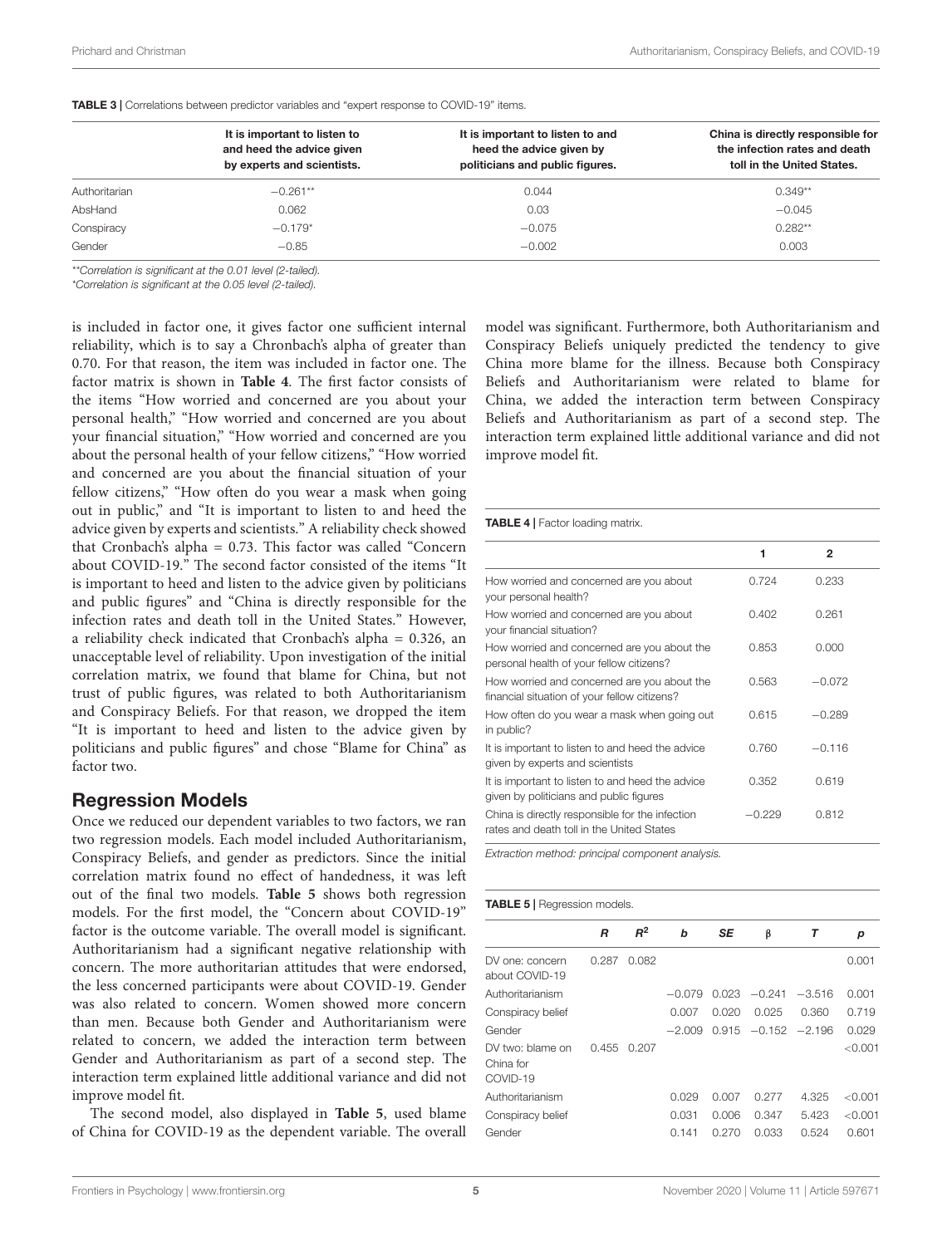## **DISCUSSION**

Before attempting any interpretation, it is important to note that the present study is exploratory and should serve as a hypothesisgenerating study. It should not be considered a set of hypotheticodeductive tests of a priori hypotheses. Some researchers even caution that the use of p-values in exploratory research is potentially misleading (e.g., [Nosek et al.,](#page-6-15) [2018\)](#page-6-15). While we have elected to keep the p-values in the paper, we caution readers to focus primarily on the direction and the size of the effects. The effect sizes should be used to estimate future sample sizes. Finally, the reader should keep in mind that our explanations for the findings are tentative. This must be kept in mind because of both the exploratory and correlational nature of the study.

Among a sample of American high school graduates, Authoritarianism was associated with less overall concern about the virus. Authoritarianism in this context can be defined as feelings of aggression toward people who violate their social norms and unthinking submission to authority. In a recently published paper, [Prichard and Christman](#page-6-16) [\(2020\)](#page-6-16) used the exact scale which was used in the present study and found that, among Republican primary voters, Authoritarianism was associated with support for Donald Trump. This might explain an odd aspect of the findings. Authoritarianism was also associated with a reduced likelihood of wearing a mask and a greater tendency to blame the virus on China. Conspiracy Beliefs are also related to a greater tendency to blame the virus on China. Interestingly, there was not a significant correlation between Conspiracy Beliefs and Authoritarianism. One potential explanation is that Authoritarianism among American high school graduates is associated with support for Donald Trump, as has been suggested by other studies [\(Choma and Hanoch,](#page-6-3) [2017;](#page-6-3) [Prichard and Christman,](#page-6-16) [2020\)](#page-6-16). Donald Trump has blamed China for the virus [\(McNeil and Jacobs,](#page-6-17) [2020\)](#page-6-17) and refused to wear a mask [\(Blake,](#page-6-18) [2020\)](#page-6-18). Hence, the trend for authoritarians to be mistrustful of scientists and experts and to refuse to wear a mask might reflect political views as opposed to a general tendency to believe in conspiracy theories. Related recent research offers further reason to suspect that political beliefs may be confounding the negative relationship between Authoritarianism and mask wearing. In a study of the relationships between Life History Orientation and COVID-19-related precautions, [Corpuz et al.](#page-6-19) [\(2020\)](#page-6-19) reported evidence that political conservatism (which included both social and economic factors) was associated with less endorsement of virusrelated precautions and mandatory vaccination. [Manson](#page-6-20) [\(2020\)](#page-6-20) found that as of April, both Left-wing Authoritarianism and Right-wing Authoritarianism were associated with endorsement of stringent methods to prevent the spread of COVID-19. Our findings would seem to be contradictory, unless enough individuals who score high in authoritarian traits are following the lead of politicians who downplay the virus, such as Donald Trump [\(Blake,](#page-6-18) [2020\)](#page-6-18). This raises the question of whether politics have led people who endorse authoritarian views, in particular Right-wing Authoritarians, to shift away from being concerned about the virus. According to this hypothesis, people who score high in Left-wing Authoritarianism would still support stringent anti-virus measures, but Right-wing Authoritarians will have shifted their views. This is a hypothesis that can be tested empirically, and should be of interest to researchers.

In the present study, Authoritarianism and Conspiracy Beliefs each made a separate contribution to explaining the variance associated with the belief that China is responsible for the virus. As stated above, Authoritarians and Conspiracists are not necessarily the same people. Conspiracy Beliefs were not related to the tendency to wear a mask, which might be explained by the fact that Conspiracy Beliefs were positively associated with concern for one's personal health. Authoritarianism was associated with a lower likelihood of wearing a mask. As such, the effects of inaccurate messaging about the virus may play differently with different people. A conspiracist who believes that China released the virus as part of a plot may be ill informed, but still worried enough to take preventative measures. An authoritarian who admires Donald Trump may blame China because Trump has openly blamed China for the virus [\(McNeil](#page-6-17) [and Jacobs,](#page-6-17) [2020\)](#page-6-17), but may also follow Trump's lead in refusing to wear a mask [\(Blake,](#page-6-18) [2020\)](#page-6-18). Future research should replicate the same findings using the measures reported in the present paper. However, we recommend future studies take two additional steps. The first is to measure political orientation. We did not do so in this study, but it would help clarify the link between Trump support, Authoritarianism, and Conspiracy theories. In addition, it would be helpful to have samples which are predominantly from outside of America. The patterns may differ in countries that had different styles of leadership in response to the pandemic. For example, China may also be considered an authoritarian country, but China was able to use this to enforce strict lockdowns [\(Volpicelli,](#page-6-21) [2020\)](#page-6-21). In that context, mask wearing and Authoritarianism may be positively related.

Our results did not exactly replicate the findings of [Capraro](#page-6-9) [and Barcelo](#page-6-9) [\(2020\)](#page-6-9) insofar as men did not express a significantly lower tendency to wear masks. However, men expressed less concern overall regarding COVID-19.

Handedness did not predict any of the outcome variables. There are several possible explanations. One is that, as mentioned earlier, there may be a tendency of inconsistent handers to believe in conspiracies because of gullibility and for consistent handers to believe in conspiracies because of authoritarian tendencies. Another possibility is these particular nine COVID-19-related outcome variables are just not related to handedness and, despite handedness's usefulness as a predictor of other psychological variables [\(Prichard et al.,](#page-6-22) [2013\)](#page-6-22), it is not a particularly important variable for the study of these outcomes.

Psychologists have a potentially useful role to play in combating the misinformation that is worsening the impact of the virus. Part of the way to do this is to understand the personality variables and individual differences that predict COVID-19 related behaviors and sensitivities to anti-science messaging. Private firms have long been studying personality for their own purposes [\(Cadwalladr and Graham-Harrison,](#page-6-2) [2018\)](#page-6-2). Bots are already targeting people with various kinds of misinformation with the help of data mining [\(Ferrara,](#page-6-1) [2020\)](#page-6-1). At a time when COVID-19 is causing harm to peoples' health, the multiple